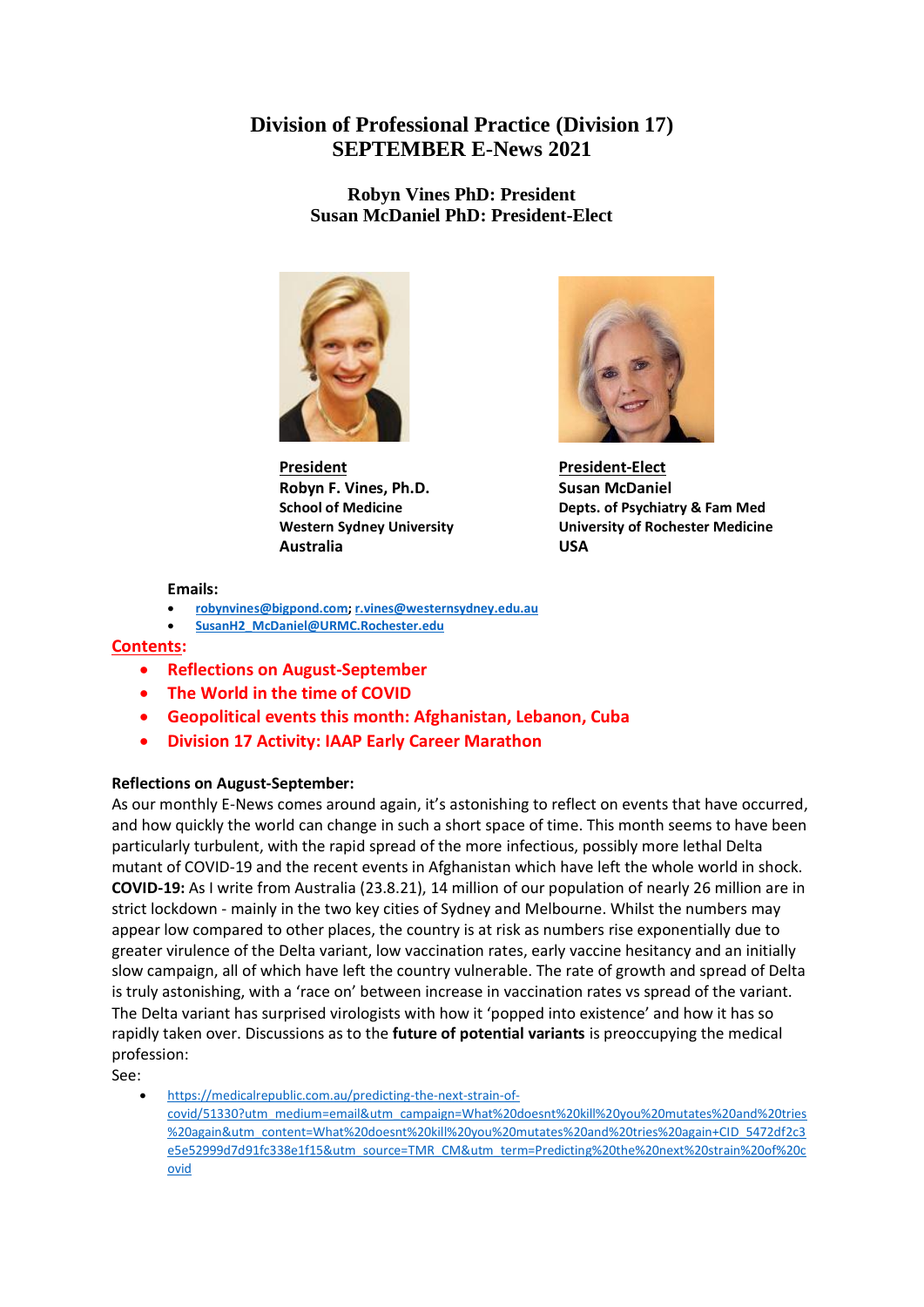• <https://www.abc.net.au/radio/programs/coronacast/three-scenarios-for-our-future-with-covid/13499752> Broadcast: Wednesday, 18 Aug 2021

whilst others, including we psychologists, are preoccupied with the **'human cost' of lockdowns in terms of isolation, loneliness and economic devastation:**

See: <https://www.abc.net.au/radionational/programs/breakfast/record-demand-lifeline-help/13506944>

#### *Record demand for Lifeline help*

*'Lifeline' (telephone crisis counselling service) has experienced unprecedented demand for help this month, as the Delta variant plunged large parts of the country into lockdown. The three busiest days in Lifeline's 57-year history have been in August with the service receiving a record 3,500 calls on Thursday. Broadcast: Fri 20 Aug 2021*

## **The World in the Time of COVID-19:**

As we write (23.8.21) the [WHO Coronavirus Disease 'dashboard'](https://covid19.who.int/) indicates that there are now **211,373,303 confirmed cases of COVID-19, including 4,424,341 registered deaths world-wide,** an increase of nearly 20 million registered cases in the past month alone **…** (compared to 26.7.21: 192,284,207 confirmed cases; 4,136,518 deaths world-wide; 22.6.21: 178,202,610 confirmed cases; 3,865,738 deaths; 23.5.21: 166,346,635 confirmed cases, including 3,449,117 deaths; 5.21; 152,535,452 cases, 3,198.528 deaths; 22.3.21: 22,524,424 cases, 2,703,620 deaths; 22.2.21: 111,102,016 cases, 2,462,911 deaths; 25.1.21: 99,363,697 cases, 2,135,959 deaths; 28.12.20: 79,673,994 cases, 1,761,381 deaths; 23.11.20: 57,882,183 cases, 1,377,395 deaths; 29.10.20: 43,766,712 cases, 1,163,459 deaths; 26.7.20: 15,581,009 cases, 635,173 deaths; 20.6.20: 8,385,440 cases, 450,686 deaths; 26.4.20: 2.8million cases, 200,000 deaths).

As of **19 August 2021**, a total of **4,562,256,778 vaccine doses** have been administered (compared to 24.7.21: 3,646,968,156 vaccine doses;16.6.21: 2,413,847,050 vaccine doses).

## **See: WHO:**

[https://covid19.who.int/?gclid=EAIaIQobChMIkPfX79Px7QIV2w0rCh2N\\_w2GEAAYASAAEgKQm\\_D\\_BwE](https://covid19.who.int/?gclid=EAIaIQobChMIkPfX79Px7QIV2w0rCh2N_w2GEAAYASAAEgKQm_D_BwE)

Just under 4.6million new cases were registered during the past week, the highest number for 14 weeks, still below the earlier peaks in January and April this year. The USA and Europe remain the COVID epicentres with 21½ % and 16% respectively of all new cases, followed by South East Asia (14%), the Middle East (12%) and South America (7%). Five countries, including Canada, have now vaccinated more than 70% of their population while 20% of all countries have vaccinated more than half.

**For further details see Saul Eslake's: 'Coronavirus Impact Chart':** <https://www.saul-eslake.com/> an[d Coronavirus](file:///C:/Users/61477/AppData/Local/Microsoft/Windows/INetCache/Content.Outlook/MBGWFIBC/Coronavirus%20Impact%20Chart%20Pack%202021-04-24.pdf)  [Impact Chart Pack 2021-04-24.pdf](file:///C:/Users/61477/AppData/Local/Microsoft/Windows/INetCache/Content.Outlook/MBGWFIBC/Coronavirus%20Impact%20Chart%20Pack%202021-04-24.pdf) )

**Geopolitically,** August has shocked the world with:

- the unforeseen dramatic and rapid **return of the Taliban to power in Afghanistan:** ( See[: https://www.abc.net.au/radionational/programs/saturdayextra/who-are-the-taliban-in-2021/13506318](https://www.abc.net.au/radionational/programs/saturdayextra/who-are-the-taliban-in-2021/13506318) ) leaving many of the 36million Afghani population terrified and despairing about their future, with women and children amongst those most vulnerable. The geopolitical 'tectonic plates' seem to have shifted with the 'Western Quad Alliance' of the US, Japan, India and Australia: (see: <https://edition.cnn.com/2021/03/11/asia/quad-us-india-japan-australia-intl-hnk/index.html> ) now facing the consequences of a haphazardly abandoned Afghanistan - with China, Russia, Pakistan and Iran having drawn together in support of the Taliban: (See[: https://www.justsecurity.org/77801/cias-former-counterterrorism-chief-for-the-region-afghanistan-not-an](https://www.justsecurity.org/77801/cias-former-counterterrorism-chief-for-the-region-afghanistan-not-an-intelligence-failure-something-much-worse/)[intelligence-failure-something-much-worse/](https://www.justsecurity.org/77801/cias-former-counterterrorism-chief-for-the-region-afghanistan-not-an-intelligence-failure-something-much-worse/) )
- the **near total collapse of Lebanon** one year after the appalling explosion which rocked Beirut: See[: https://www.abc.net.au/radionational/programs/saturdayextra/an-australian-writer-reflects-on-the-beirut](https://www.abc.net.au/radionational/programs/saturdayextra/an-australian-writer-reflects-on-the-beirut-port-blast,-one-yea/13484200)[port-blast,-one-yea/13484200](https://www.abc.net.au/radionational/programs/saturdayextra/an-australian-writer-reflects-on-the-beirut-port-blast,-one-yea/13484200)
- **Rebellion in Cuba** after 60 years of Communist Rule: See:<https://www.abc.net.au/radionational/programs/saturdayextra/8.20/13504786>

amongst multiple other world-wide occurrences characterising this turbulent month.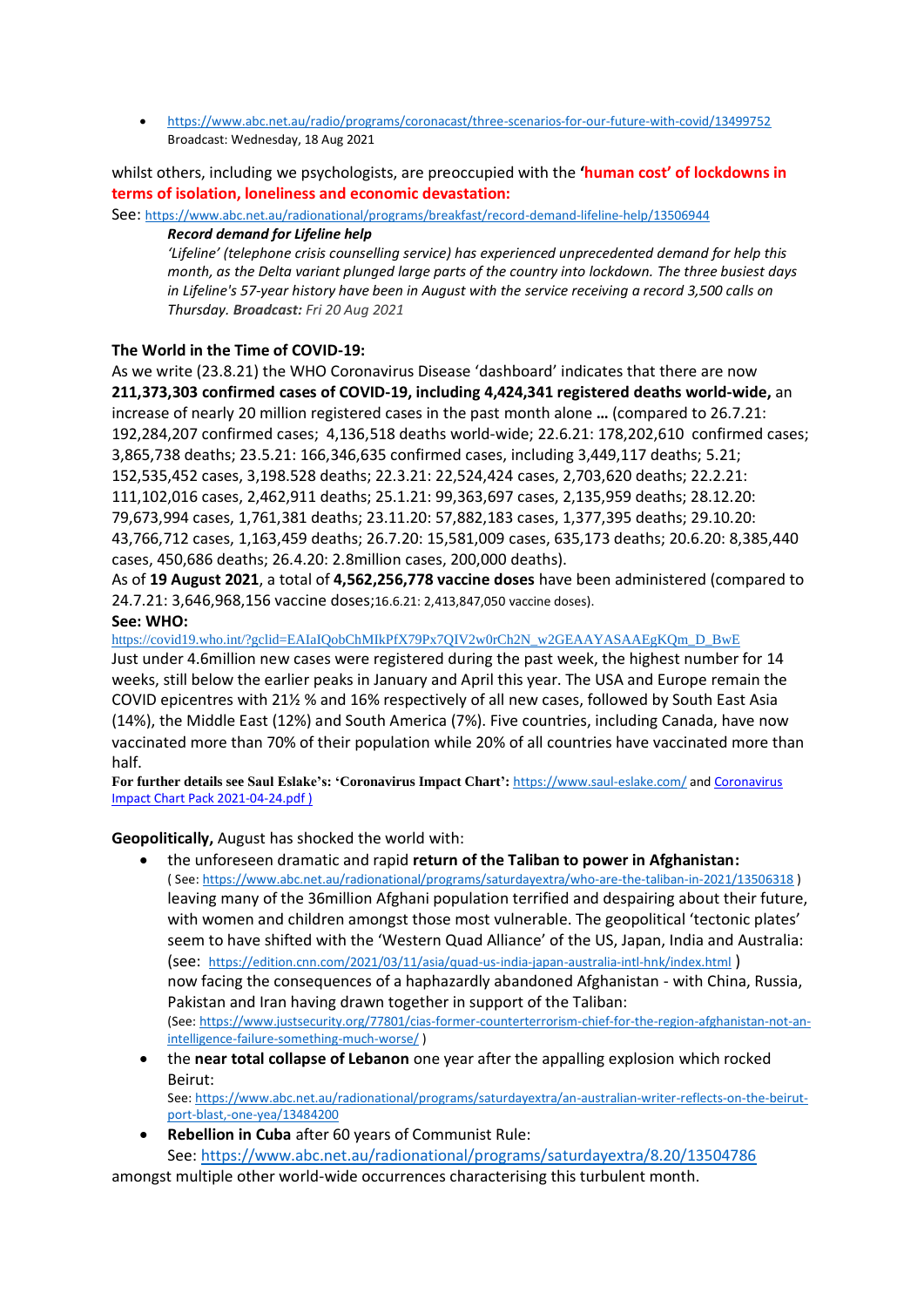All of these events have impacted both ourselves as professionals and the clients whom we try to help navigate and 'survive' this complex time. Many have 'News Fatigue' and prefer to isolate themselves from the daily trauma meted out on the media. It's a difficult balance to achieve between 'being informed' and resisting the vicarious (and direct) trauma caused by these events.

## **DIVISION ACTIVITY (AUGUST-SEPTEMBER, 2021)**

## • **IAAP Early Career Marathon:**

The Division of Professional Practice will be participating as a discussant in the first IAAP Early Career Marathon: a dynamic on-line conference, integrating research and practice.

#### **As outlined by the IAAP President: Professor Christine Roland-Levy:**

*"The Early Career Marathon is a one-of-a-kind virtual event dedicated to student and early career psychologists. Selected participants have submited a brief presentation (15 minutes) on their research to be reviewed by top psychologists around the world. Presentations and reviews will be shown during a 24-hour marathon with time for questions and answers. The marathon will start on Saturday, October 16 at 8:00 AM UTC and end Sunday, October 17 at 8:00 AM UTC. Awards will be given for the top two presentations overall and the top presentation from each continent."*

**For further information about the Marathon,** please contact:

**Nicole Brandt** <sup>|</sup> IAAP Operations Center Manager:

phone: +1 317 205 9480 [nbrandt@hollandparlette.com](mailto:nbrandt@hollandparlette.com)

# • The **Division of Professional Practice** team recently presented an on-line symposium at the **ICP: The International Congress of Psychology in Prague**

- o <https://icp2020.events.whova.com/>
- o <https://www.icp2020.com/scientific-program/scientific-programme/>

entitled: *"The role of psychology in integrated mental health care: an international perspective".* 

- *For the Powerpoint of the symposium overview: see Division 17 August E-News:*
	- [https://iaapsy.org/site/assets/files/2182/iaap\\_2021e-newsdiv\\_17\\_august\\_shm.pdf](https://iaapsy.org/site/assets/files/2182/iaap_2021e-newsdiv_17_august_shm.pdf)
	- $\blacksquare$ [https://iaapsy.org/site/assets/files/1222/robyn\\_vines\\_presentation\\_icp2021.pdf](https://iaapsy.org/site/assets/files/1222/robyn_vines_presentation_icp2021.pdf)

*Brief Description of the Symposium:* An overview of integrated psychological service delivery in the primary care setting in a number of western countries. The aim of integrated care is to redress the ongoing "medicalisation of unhappiness" across the western world and the suboptimal care provided in which medication is **still** frequently the first (and often only) treatment of choice, leaving the crucial psychosocial dimensions of mental and general health under-treated. The smaller-than-usual team of symposium participants will canvas progress in their specific countries and provide an up-date on key issues relevant to this mode of practice. All welcome to attend! (see website above)

• **ICAP, 2022 (now 2023): as mentioned in August E-News, Professor Judith Gullifer** (Monash University, Australia) is to be our **'Division 17 Manager for ICAP, Beijing'** (now: July, 2023). Please let us know if you wish to contact her to suggest or contribute papers, symposia, posters, etc. for this major Congress.

**Please contact us if you have items to share, questions to ask, ideas to put forward in relation to Division 17 activities.**